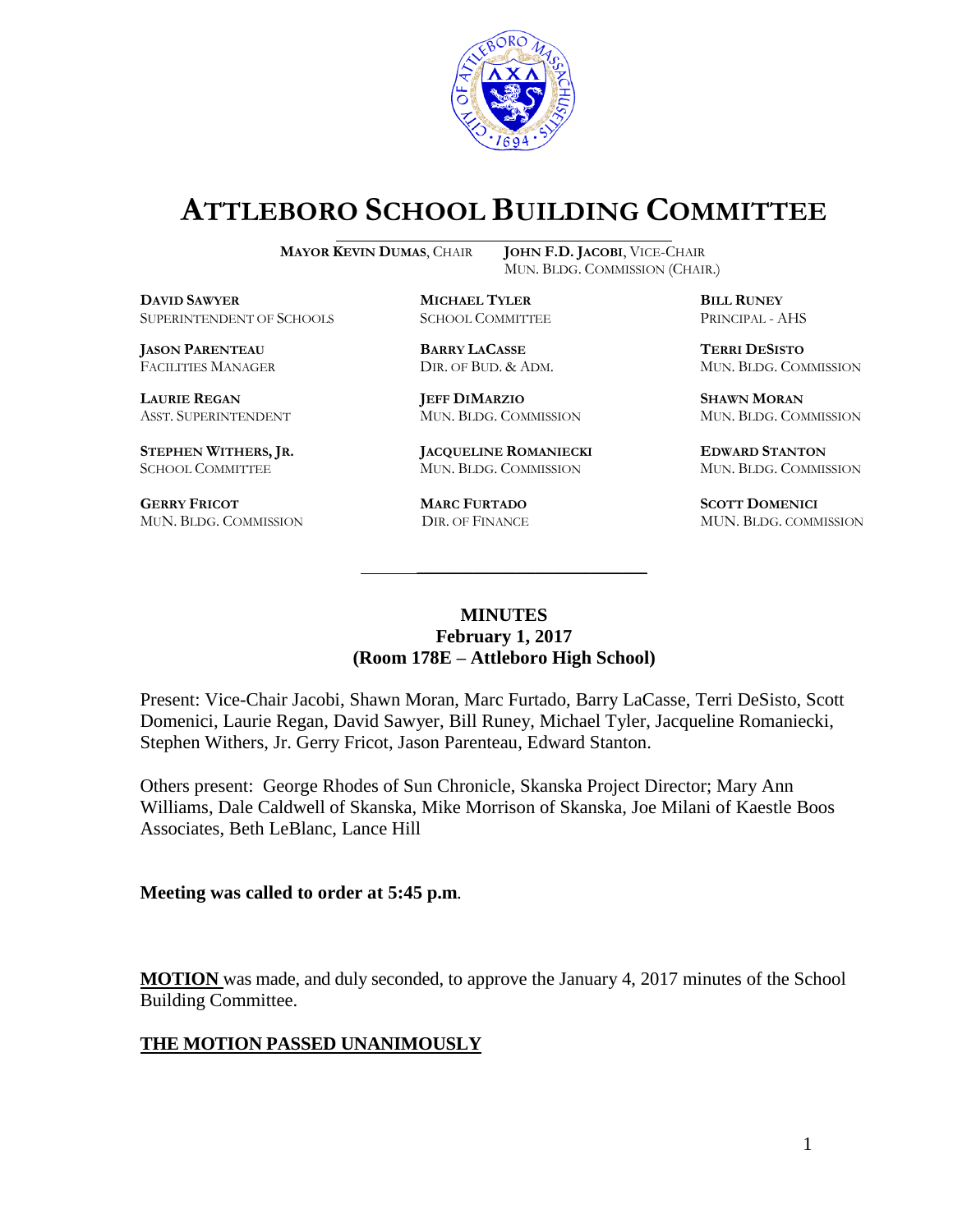# **Attleboro High School Rehabilitation Project**

**MOTION** was made, and duly seconded to approve payment of invoice # 7 from Kaestle Boos, in the amount of \$22,009.05 for AHS Designer services.

# **MOTION PASSED UNANIMOUSLY**

Joe Milani briefly revisited the Renovation/Repair options presented at our December  $7<sup>th</sup>$ meeting (Design B, and C). He also reviewed "new" option (Design E) and plans (Design H, J, and K) which addressed easement concerns. The team is still investigating whether utility easements, thought to be within the current athletic fields west of the AHS parking lot, are 1. Existing 2. Re-locatable 3. Owned by City. At this point, we believe that electric, gas, and water lines may be located within this area. Joe Milani pointed out that existing electrical poles would have to be relocated regardless of which plan was selected. Lance Hill commented that there is a current request before the Municipal Council to install a traffic signal light on Thatcher Street and Rathbun Willard. The SBC membership discussed the presented designs and keeping the educational mission as their top selection criteria, narrowed options to 5 plans.

**MOTION** was made, and duly seconded to short list options B, C, E, J and K, and to direct our architect team to prepare further analysis on these designs only.

# **MOTION PASSED UNANIMOUSLY**

The Kaestle Boos team will refine the above referenced plans, and provide 3-D schematics as well as cost estimates for the next SBC meeting. It is estimated that a "phased renovation" will take approximately 6+ years to complete and a "new" building will take approximately 4+ years to complete. Parking location, distance of the building from the street, and accessibility to the gym and auditorium spaces will be reviewed again as the SBC narrows their selections further.

The discussion for the Civic Plus website proposal was tabled and will be brought forward at the March 1, 2017 SBC meeting.

Mary Ann Williams of Skanska and other key team members invited the SBC to attend the first community presentation, scheduled for 7:00 pm in the AHS auditorium.